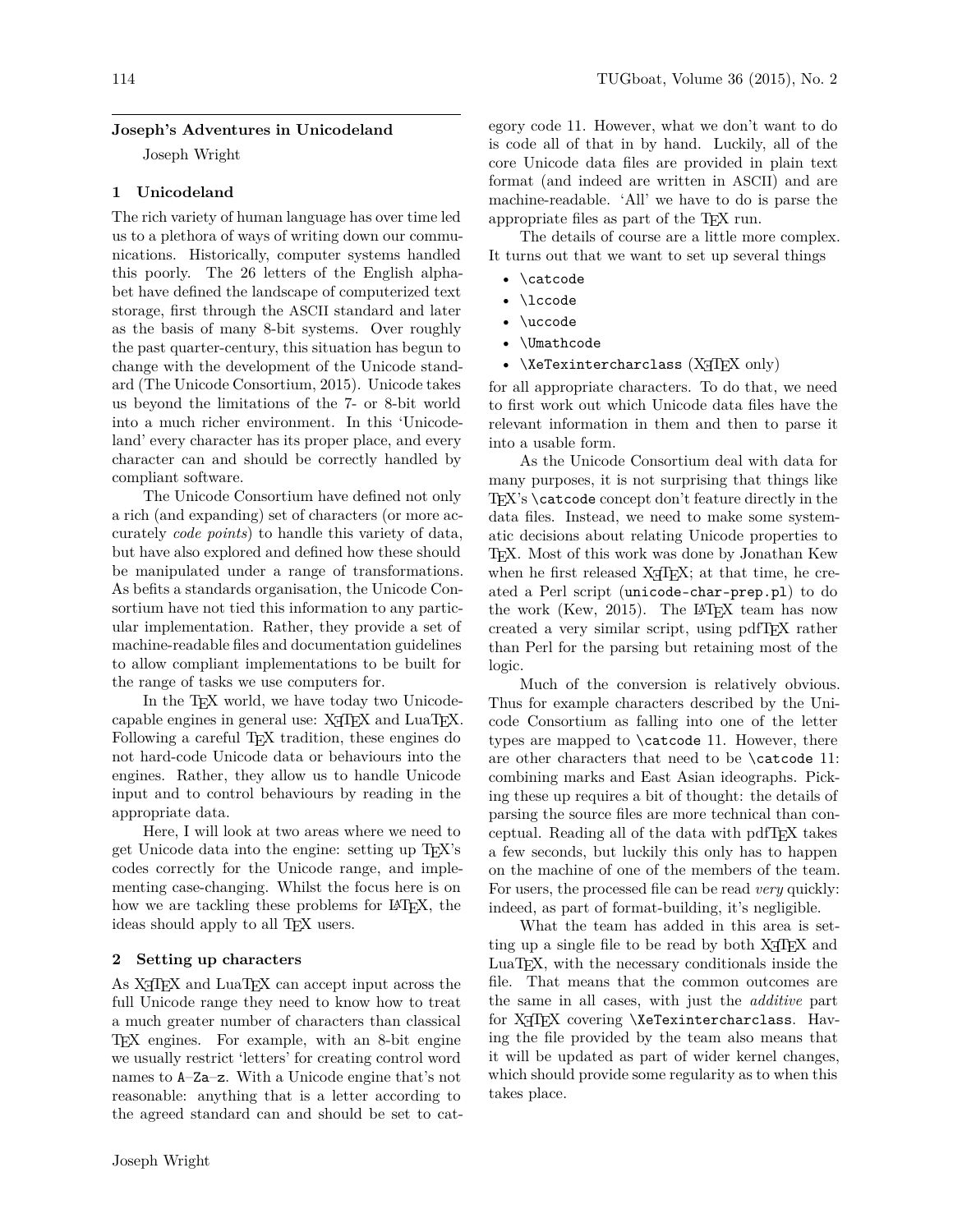## **3 Case changing**

#### **3.1 The background**

TEX provides us with two primitives for case changing, \lowercase and \uppercase. The logic behind these is simple: they convert single characters from one case to another based on the idea of oneto-one relationships. That's fine when we have a simple situation with two cases, one language and everything mapping neatly. This is, of course, T<sub>EX</sub>'s background: for English, \lowercase and \uppercase are entirely reasonable.

Life gets more complicated once we introduce more variation. First, even apparently simple oneto-one relationships can be language-dependent. Perhaps the most obvious example is Turkish, where the upper case equivalent of  $\mathbf i$  is  $\mathbf i$ , not I. Second, there's no context-dependence available: mappings are not always the same for the same characters. The Greek 'final sigma' rule is perhaps the best known of these situations: the correct lower casing of ὈΔΥΣΣΕΎΣ for example is ὀδυσσεύς, using the two different lower case sigma characters in Greek. There is then the question of the one-to-one mappings themselves: fußball in upper case is FUSSBALL with an extra character. It's clear from these issues (and other subtleties) that a more nuanced approach is needed.

In practice, making everything work with Unicode input requires a Unicode engine, so the ideas here work fully only with X<sub>T</sub>T<sub>E</sub>X and LuaT<sub>E</sub>X. With pdfTEX, the best fall-back is to cover just the ASCII range. Unlike the first part of this article, here we are also discussing code for LAT<sub>F</sub>X3, thus at the expl3 programming level (The LA[TEX3 Project, 2015](#page-2-2)). The commands therefore have 'real' names that might seem unusual: to avoid obscuring the ideas, I'll give them 'design' (CamelCase) names in the examples here.

# **3.2 The approach**

The first thing to recognise is that when we want to talk about case changing, we are talking about *text*. There may be some embedded formatting to skip (more on that in a bit), but we can work on the basis that we are case-changing category code 11 and 12 tokens. Of course the T<sub>E</sub>X primitives have important uses in generating 'funny' tokens (as they change character codes but not category codes): that's got essentially nothing to do with the case of characters at all!

With a bit of effort it's possible to set up an expandable loop over a list of tokens that preserves all of the spaces and brace groups. Using that approach, we can pull out tokens one by one for conversion. Spaces are passed straight through, while we need to use a recursive approach with groups. So this leaves the question of dealing with 'normal' tokens.

Converting each token is done by using a lookup table made up of 100 control sequences, each covering part of the full Unicode range. This approach offers a balance between efficiency and performance. Using a table of this form, we are not limited to one-to-one look-ups: one-to-many is also available. This core idea covers a large part of the situations we need, but to get the context dependence needs some specialised code. In the current approach, that is done using look-ahead routines dedicated to each special situation.

Covering language-dependent mappings needs a version of the code that tracks the currently-active language. The number of special cases we find for this is pretty small, so each one can then be handled using some custom code.

# **3.3 Features**

The key features of the case changer are those related to the Unicode standards: the one-to-one mappings and more complex relationships follow those given by the consortium. The basics are built-in: detection of context and providing a way to indicate the language of the text as an additional argument to case changing. Thus

```
\edef\test{%
  \ExplLowerCase{RAGIP HULÛSİ}%
}
\show\test
yields
> \test=macro:
->ragip hulûsi̇.
whilst
\edef\test{%
  \ExplLowerCase[tr]{RAGIP HULÛSİ}%
}
\show\test
yields
> \test=macro:
```
->ragıp hulûsi.

We can see that in the second case we get not only full mapping of the Unicode characters but also the difference in treatment of the dotted and dotless I.

From a programmer's point of view, it's convenient to be able to do case changing expandably. As we can see in the examples above, that's exactly what the code offers: the case changer can be used inside an \edef. That means we can easily store